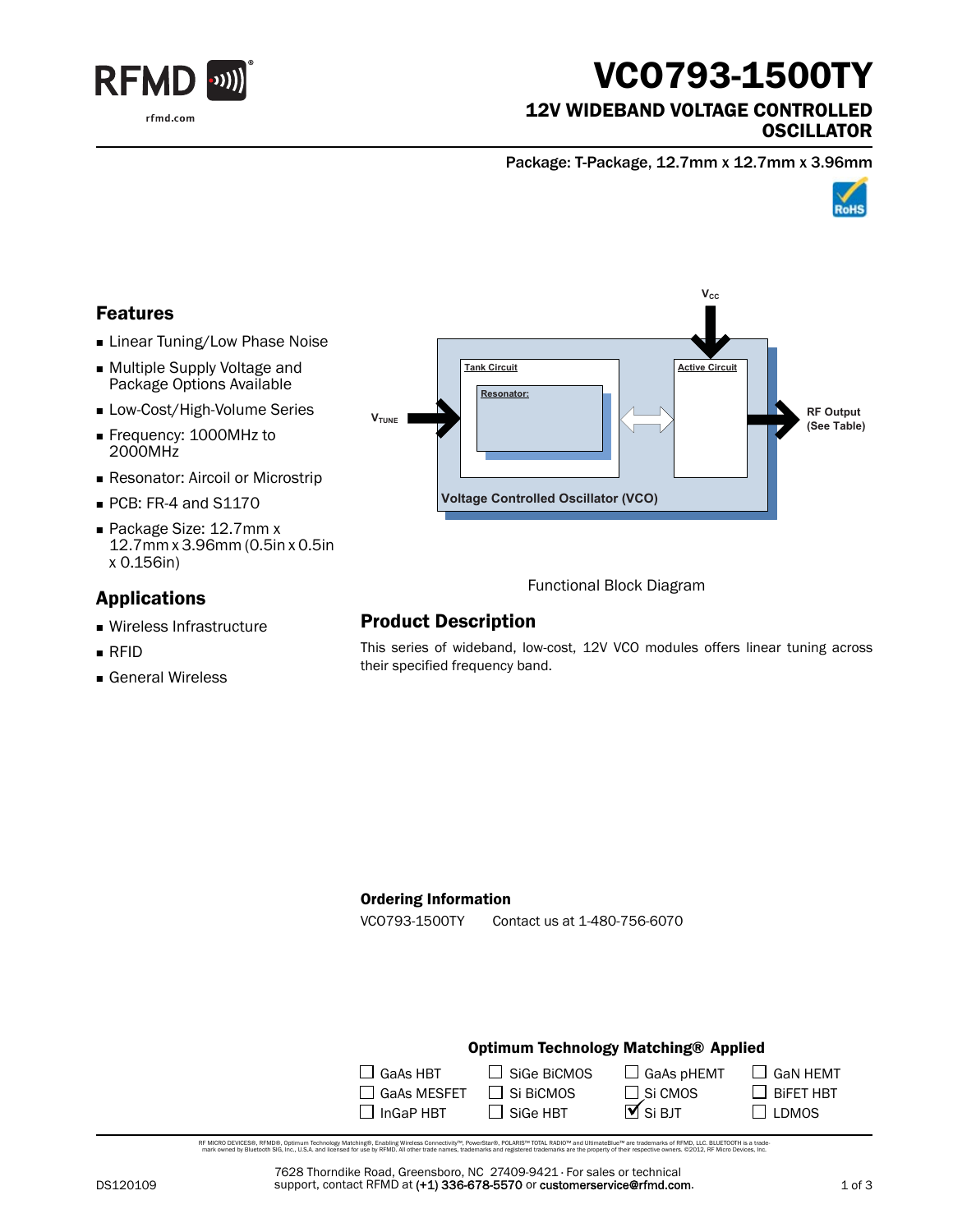# VCO793-1500TY



#### Absolute Maximum Ratings

| <b>Parameter</b>              | Rating         | Unit |
|-------------------------------|----------------|------|
| Operating Ambient Temperature | $-40$ to $+85$ | °C   |
| Storage Temperature           | -55 to +125    | °C   |



#### Caution! ESD sensitive device.

Exceeding any one or a combination of the Absolute Maximum Rating conditions may<br>cause permanent damage to the device. Extended application of Absolute Maximum<br>Rating conditions to the device may reduce device reliability. tions is not implied.

The information in this publication is believed to be accurate and reliable. However, no<br>responsibility is assumed by RF Micro Devices, Inc. ("RFMD") for its use, nor for any<br>infringement of patents, or other rights of thi



RoHS (Restriction of Hazardous Substances): Compliant per EU Directive 2002/95/EC.

| Parameter                 | <b>Specification</b> |                |        |             |                   |
|---------------------------|----------------------|----------------|--------|-------------|-------------------|
|                           | Min.                 | Typ.           | Max.   | <b>Unit</b> | <b>Condition</b>  |
| <b>Overall</b>            |                      |                |        |             |                   |
| <b>Frequency Range</b>    | 1000                 | 1500           | 2000   | <b>MHz</b>  |                   |
| <b>Tuning Voltage</b>     | 0.5                  | 2.2            |        | $V_{DC}$    | 1000MHz           |
|                           |                      | 18             | 20     | $V_{DC}$    | 2000MHz           |
| <b>Tuning Sensitivity</b> | 50                   | 70             | 90     | MHz/V       | 1000MHz           |
|                           | 50                   | 70             | 90     | MHz/V       | 1250MHz           |
|                           | 55                   | 75             | 95     | MHz/V       | 1500MHz           |
|                           | 55                   | 75             | 95     | MHz/V       | 1750MHz           |
|                           | 44                   | 59             | 74     | MHz/V       | 2000MHz           |
| <b>Output Power</b>       | 4                    | $\overline{7}$ | 10     | dBm         |                   |
| Output Phase Noise        |                      | $-100$         | $-95$  | dBc/Hz      | 10 <sub>kHz</sub> |
|                           |                      | $-120$         | $-115$ | dBc/Hz      | 100kHz            |
| Harmonic Suppression      |                      | -9             | $-5$   | dBc         | 2nd harmonic      |
|                           |                      | $-18$          | $-10$  | dBc         | 3rd harmonic      |
| Spurious (Non-Harmonic)   |                      |                | $-80$  | dBc         |                   |
| <b>Frequency Pushing</b>  |                      | 2.5            | 5      | MHz p-p     | 11.5V to 12.5V    |
| <b>Frequency Pulling</b>  |                      | $\overline{7}$ | 10     | MHz p-p     | 12dB RL           |
| Tuning Port Capacitance   |                      | 100            |        | pF          |                   |
| Output Impedance          |                      | 50             |        | Ω           |                   |
| <b>Power Supply</b>       |                      |                |        |             |                   |
| <b>Operating Voltage</b>  | 11.5                 | 12             | 12.5   | $\vee$      |                   |
| <b>Supply Current</b>     |                      | 25             | 30     | mA          |                   |